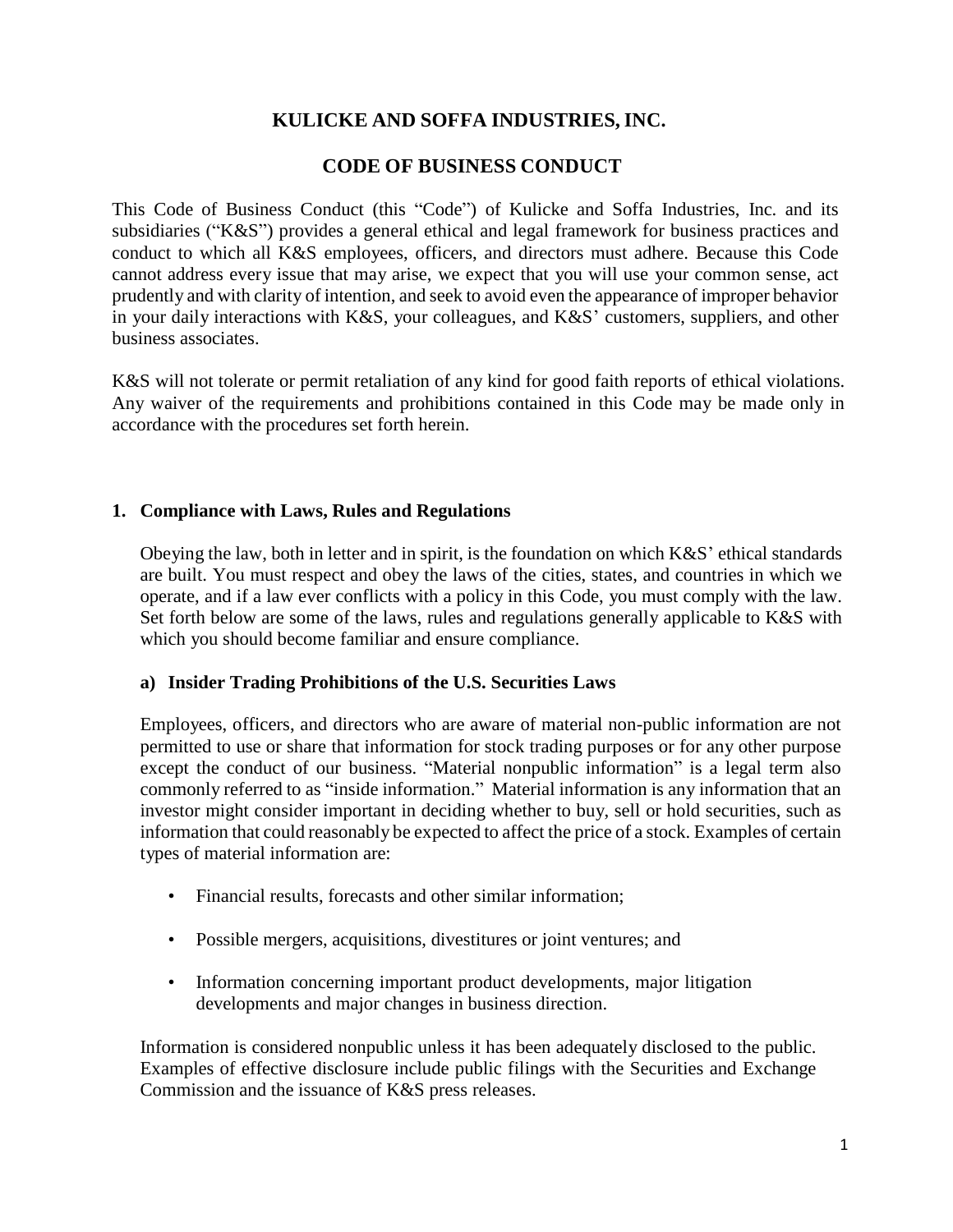You must avoid trading K&S securities while aware of inside information and must be careful not to make this information available to others who might profit from it. Material non-public information should only be disclosed to those who need to know it and should not be discussed in public places. In addition, you must avoid even recommending that someone buy or sell securities of K&S because of material non-public information that you have, even if you do not disclose the specific information. This guidance also applies to trading in securities of other companies, including K&S' customers, suppliers and other business associates when you obtain material non-public information about such companies by virtue of your position at K&S. In addition to the above insider trading prohibitions, you may never trade any options to sell K&S securities or sell short any of K&S' securities under any circumstances.

If you have a question as to whether certain information is material or if it has been adequately disclosed to the public, you must contact the General Counsel and abstain from trading in K&S' securities or disclosing that information until you have been informed that the information is not material or has been appropriately disclosed.

Employees, officers and directors are reminded that they are subject to K&S' Insider Trading Policy, which provides more specific restrictions and guidance with respect to trading in securities of K&S. Executive officers and directors are also reminded that they have further restrictions on their ability to trade in K&S' securities.

# **b) Data Privacy and Personal Data Protection**

We respect the privacy of all our employees, business partners and customers. Employees who handle the personal data of others must act in accordance with applicable laws and relevant contractual obligations. Collection, use and processing of personal data should only be for legitimate business purposes and access to such information should be limited to those who have a legitimate business need. Additional guidance and information on the handling of personal data are set forth in K&S' Global Data Protection Policy. This policy provides a general framework and sets out the requirements for ensuring that K&S collects, uses and processes personal data in a fair, lawful, transparent and secure way, whether locally or globally.

## **c) Disclosure Requirements of the U.S. Securities Laws**

As a public company, it is of critical importance that the reports K&S files with, or submits to, the Securities and Exchange Commission be accurate and complete. K&S' senior financial officers and Chief Executive Officer are responsible for ensuring that information disclosed to the public is full, fair, accurate, timely, and understandable. They are ultimately charged with establishing and managing K&S' transaction and reporting systems and procedures to ensure that:

• Business transactions are properly authorized and completely and accurately recorded on K&S' books and records in accordance with U.S. Generally Accepted Accounting Principles ("GAAP") and K&S' established financial policy and system of internal controls;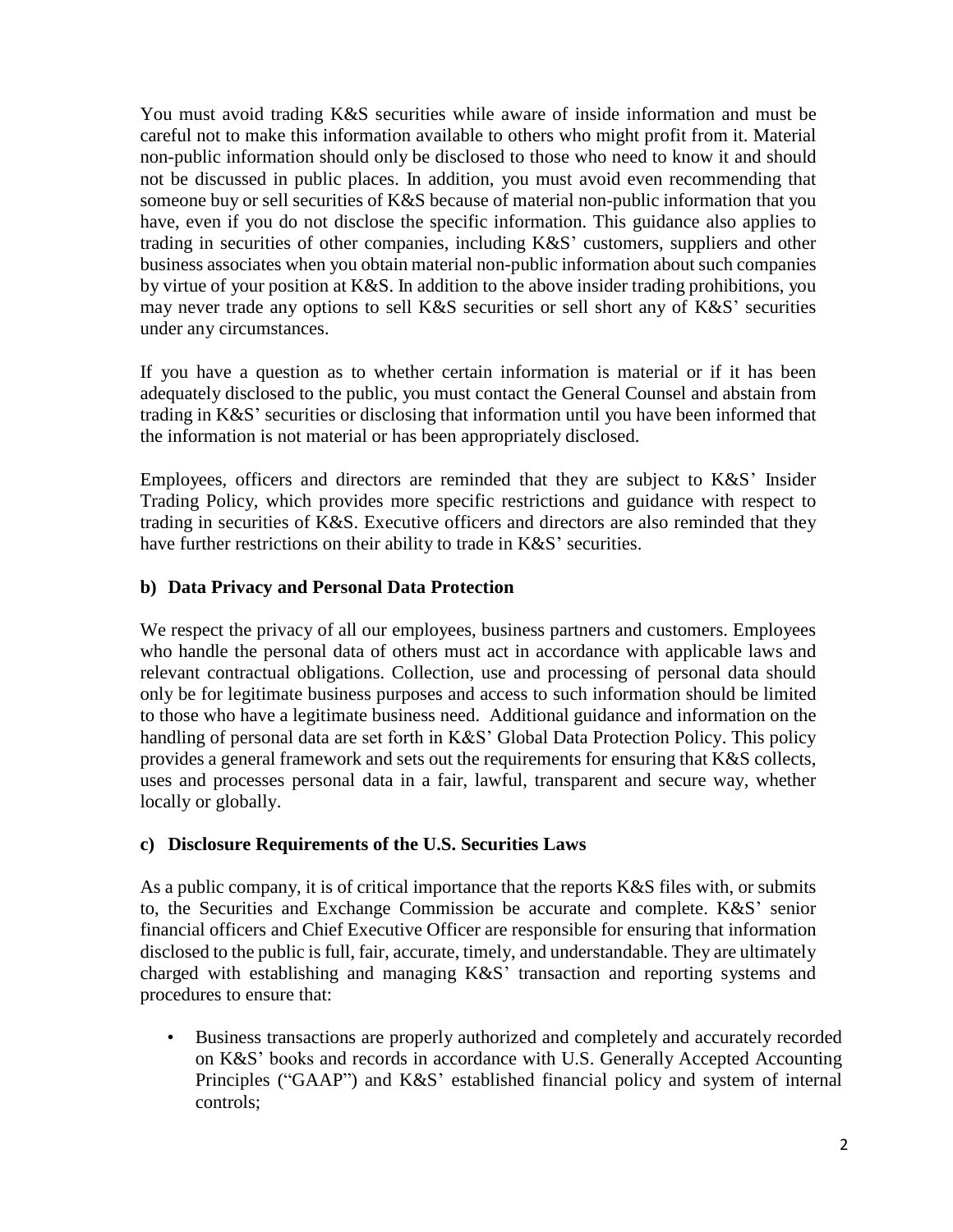- The retention or proper disposal of K&S' records are in accordance with established financial policies and applicable legal and regulatory requirements; and
- Periodic financial communications and reports are delivered in a timely manner that facilitates clarity of content and meaning so that readers and users will quickly and accurately determine their significance and consequence.

To assist K&S' senior financial officers and its Chief Executive Officer in complying with the guidelines above, no person should ever misrepresent facts or falsify records. Further, any use of business expense accounts must be documented and recorded promptly and accurately. If you are unsure whether a certain expense is legitimate, ask your supervisor.

### **d) Trade Compliance and Restrictions**

We must comply with all applicable export, re-export, import, trade compliance laws and boycotts imposed by all countries in which K&S does business. Such laws may restrict or prohibit us from engaging in certain business activities in specified countries, and with specified individuals and entities. These restrictions include, for example, prohibitions on interaction with identified terrorist organizations or narcotics traffickers. Sanctions for noncompliance can be severe, including fines and imprisonment for responsible individuals, and K&S may be prohibited from further participation in certain trade.

### **e) Payments to Government Personnel**

The U.S. Foreign Corrupt Practices Act prohibits giving anything of value, directly or indirectly, to officials of foreign governments or foreign political candidates to obtain or retain business. Illegal payments to government officials of any country are strictly prohibited. In addition, the U.S. government has a number of laws and regulations regarding business gratuities that U.S. government personnel may accept. The promise, offer or delivery to an official or employee of the U.S. government of a gift, favor or other gratuity in violation of these rules would not only violate K&S policy, but could also be a criminal offense. State and local governments, as well as foreign governments, may have similar rules.

We may be held liable for bribes paid by a third-party agent or consultant acting on behalf of K&S. Particular care must be given when evaluating a prospective third party who might interact with the authorities on behalf of K&S. You must not engage a third-party agent or consultant if there is reason to believe that the agent or consultant may attempt to bribe a government official. Employees must also ensure that all agents and consultants agree to abide by the Code of Business Conduct and Ethics for Distributors & Representatives, which contains anti-bribery provisions.

## **f) Discrimination and Harassment**

We respect cultural diversity and will not tolerate any illegal discrimination or harassment of any kind, especially that involving race, color, religion, sex, sexual orientation, gender identity, age, national origin, disability, veteran or military status, marital status, genetic information or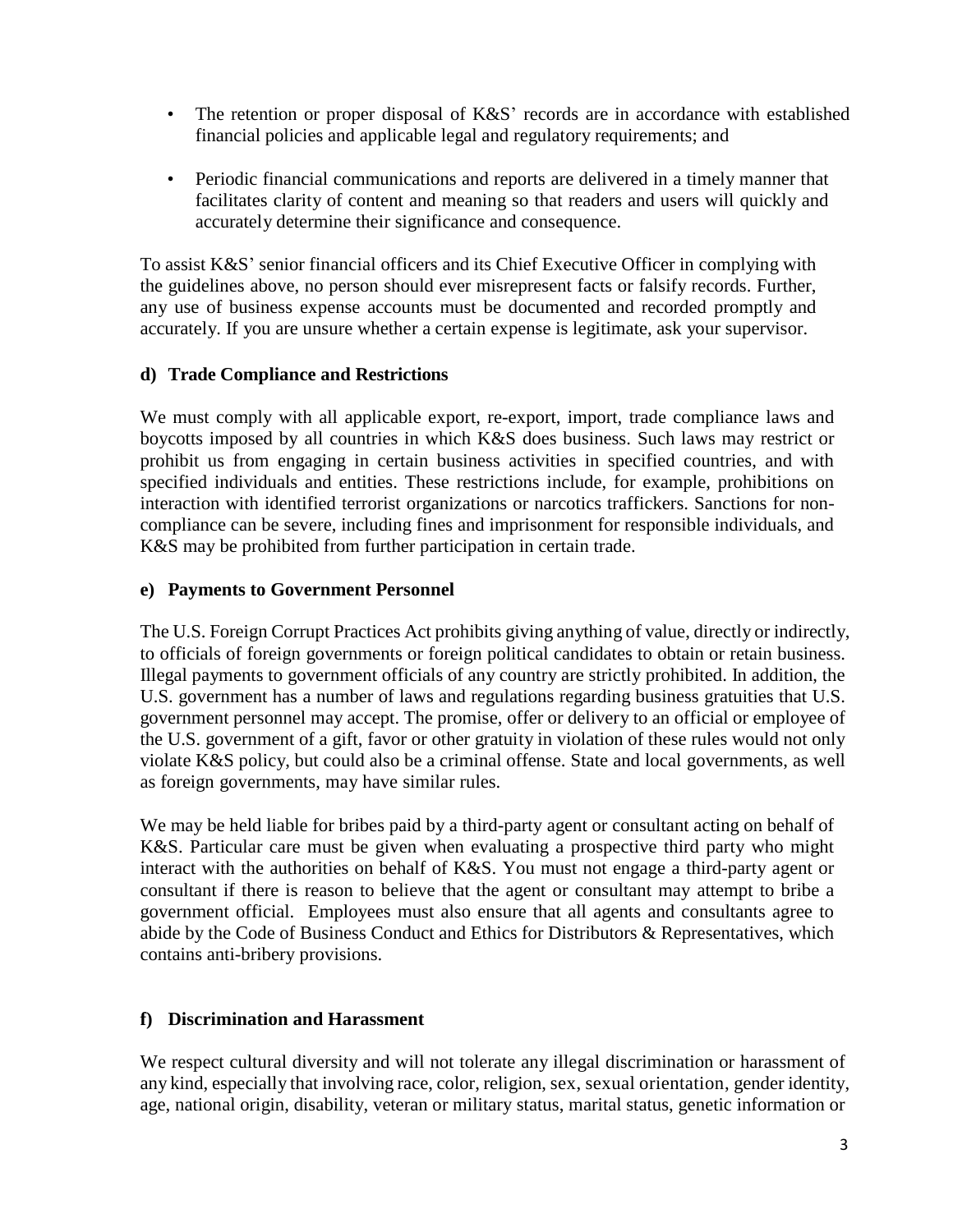citizenship status.

Harassment can be any verbal or physical conduct to threaten, intimidate or coerce an employee or any person working for or on behalf of K&S. K&S prohibits workplace harassment in general which include the following:

- i) language, behavior or other forms of communication or conduct which is or is perceived to be threatening, abusive or insulting;
- ii) acts or omissions which amount to or are associated with stalking, including but not limited to, following someone, entering or loitering near someone's place of residence or place of business etc.; and
- iii) acts or omissions which amount to or are associated with workplace bullying.

# **g) Equal Employment Opportunity**

K&S provides equal employment opportunities to all employees and applicants for employment without regard to race, color, religion, sex, sexual orientation, gender identity, age, national origin, disability, veteran or military status, marital status and family responsibilities, or status in any group protected by applicable law.

In addition, K&S complies with all applicable laws and regulations providing for nondiscrimination in employment in every country where K&S has its presence. This applies to all terms and conditions of employment, including hiring, placement, promotion, termination, redundancy, layoff, recall, transfer, secondment, leaves of absence, compensation and training.

## **h) Health and Safety**

K&S strives to provide a safe and healthy work environment. Each employee has responsibility for maintaining a safe and healthy workplace by following safety and health rules and practices. Any acts of violence and/or threatening behavior are not permitted. Employees should report to work to perform their duties, free from the influence of illegal drugs or alcohol.

## **i) Policy Against Child Labor and Forced Labor**

K&S is committed to upholding and supporting human rights at all levels including in its supply chain. It is K&S' policy to prohibit child labor and the use of forced or compulsory labor in its workplaces and its supply chain.

K&S prohibits the employment of child labor (any persons below the age of eighteen years or such other minimum age as specified by applicable local laws), at its workplace or its supply chain.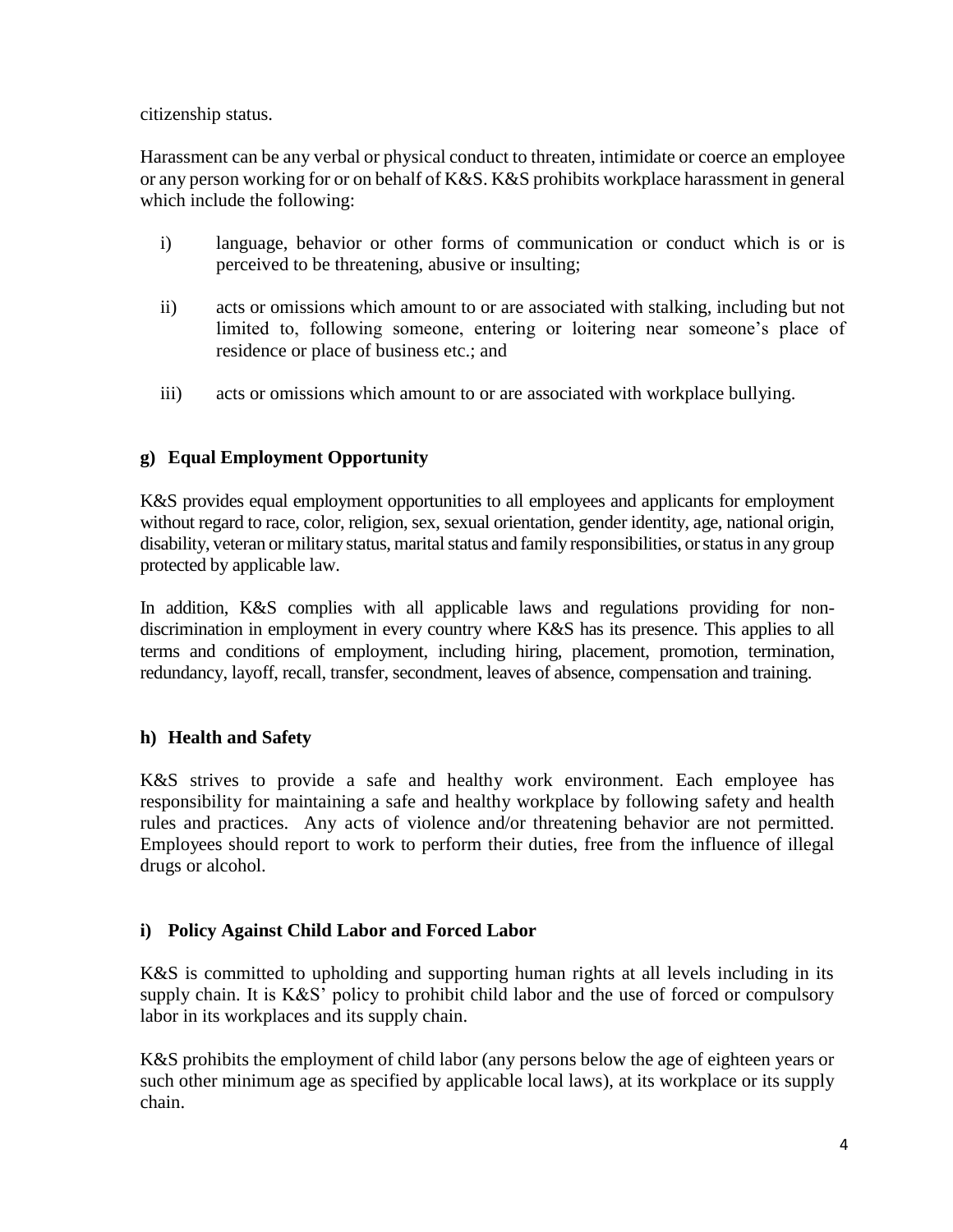K&S prohibits the employment of any person, or causing any employee to work, against their will, including slavery, chattel slavery, bonded labor (including debt bondage), prison labor or forced overtime. K&S also prohibits any form of corporal punishment or coercion related to or in connection with an employee's work.

In the event any employee becomes aware or has reason to believe that any organization or person with whom the Company has a business relationship abuses human rights in its workplace (including employing child labor or forced labor), this must be reported immediately to your supervisor or the Compliance Officer**<sup>1</sup>** . K&S must cease its business relationship with such organization or person until K&S receives confirmation that such abuse of human rights has been eliminated.

## **j) Environmental Practices**

K&S is committed to worldwide leadership in environmental protection. As K&S employees, we each have a role to play in protecting the environment. All K&S employees must comply with the letter and spirit of all applicable environmental laws, regulations and permits. If you become aware of any violation of environmental law, regulation or permit, or any action that could cause or may appear to conceal such a violation, you should immediately report the matter to your supervisor or the Compliance Officer.

## **2. Conflicts of Interest**

A "conflict of interest" exists when a person's private interest interferes, or even appears to interfere, in any way with the interests of K&S. A conflict situation can arise when an employee, officer or director takes actions or has interests that may make it difficult to perform his or her work objectively and effectively. Conflicts of interest also arise when an employee, officer, or director, or a member of their family, receives improper personal benefits as a result of their position with K&S.

No officer or employee is allowed to work as a consultant or otherwise for any of K&S' competitors, customers or other business associates without the prior approval of the Board of Directors. In addition, no director, officer, or employee of K&S may directly or indirectly have a financial interest of more than five percent (5%) in any company that is a current or prospective competitor, customer, or other business associate of K&S without the prior

 $1 K&S'$  Compliance Officer shall be the General Counsel or such other person as the Audit Committee may designate from time to time, provided that such designee is not the K&S's Chief Financial Officer. The Compliance Officer shall report directly to the Chief Executive Officer in the capacity as Compliance Officer.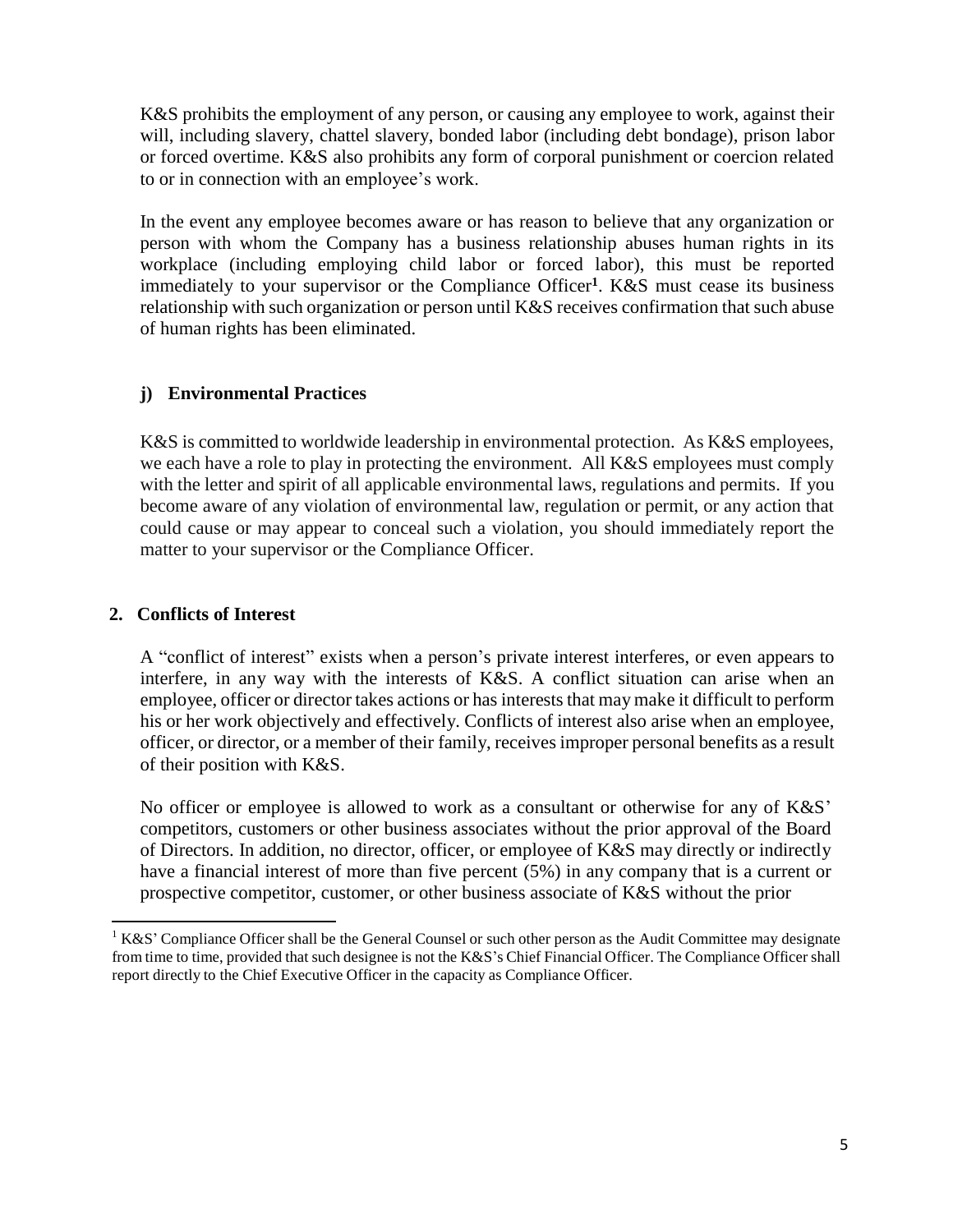approval of the Board of Directors. In general, the best policy is to avoid any direct or indirect business connection with K&S' competitors, customers, or other business associates, except on our behalf.

Conflicts of interest are prohibited as a matter of K&S policy, except when approved by the Board of Directors. Conflicts of interest may not always be clear-cut, so if you have a question, you should consult with the Compliance Officer. If you become aware of a conflict or potential conflict, you should bring it to the attention of the Compliance Officer. No director or executive officer may obtain any loan from, or have any of their obligations guaranteed by K&S.

# **3. Corporate Opportunities**

Employees, officers, and directors owe a duty to K&S to advance its legitimate interests when the opportunity to do so arises. In that respect, you are prohibited from taking for yourself opportunities that are discovered through the use of corporate property, information or your position with K&S, unless the Board of Directors knowingly elects not to avail itself of the opportunity and approves your participation in that opportunity. You may not use corporate property, information or your position for improper personal gain and may not compete with K&S directly or indirectly without the consent of the Board of Directors.

## **4. Protection and Proper Use of K&S' Assets and Proprietary Information**

You should endeavor to protect K&S' assets and ensure their efficient use. Theft, carelessness, and waste have a direct impact on our profitability. Any suspected incident of fraud or theft should be immediately reported to the Compliance Officer for investigation. K&S equipment, property, and supplies should not be used for non-K&S business, though incidental personal use may be permitted.

### **a) Misuse of Company Assets**

All of K&S' assets and liabilities must be recorded in the regular books. Under no circumstances shall there be any unrecorded fund or asset of K&S or any improper or inaccurate entry knowingly made on the books and records.

Each employee shall ensure that no payment on behalf of K&S shall be approved or made for any purpose other than that described by the documents supporting the payments. All receipts and disbursements must be fully and accurately described in the books and must be supported by appropriate documentation.

K&S strictly prohibits any kind of falsification of data, books, records, accounts, declarations or information.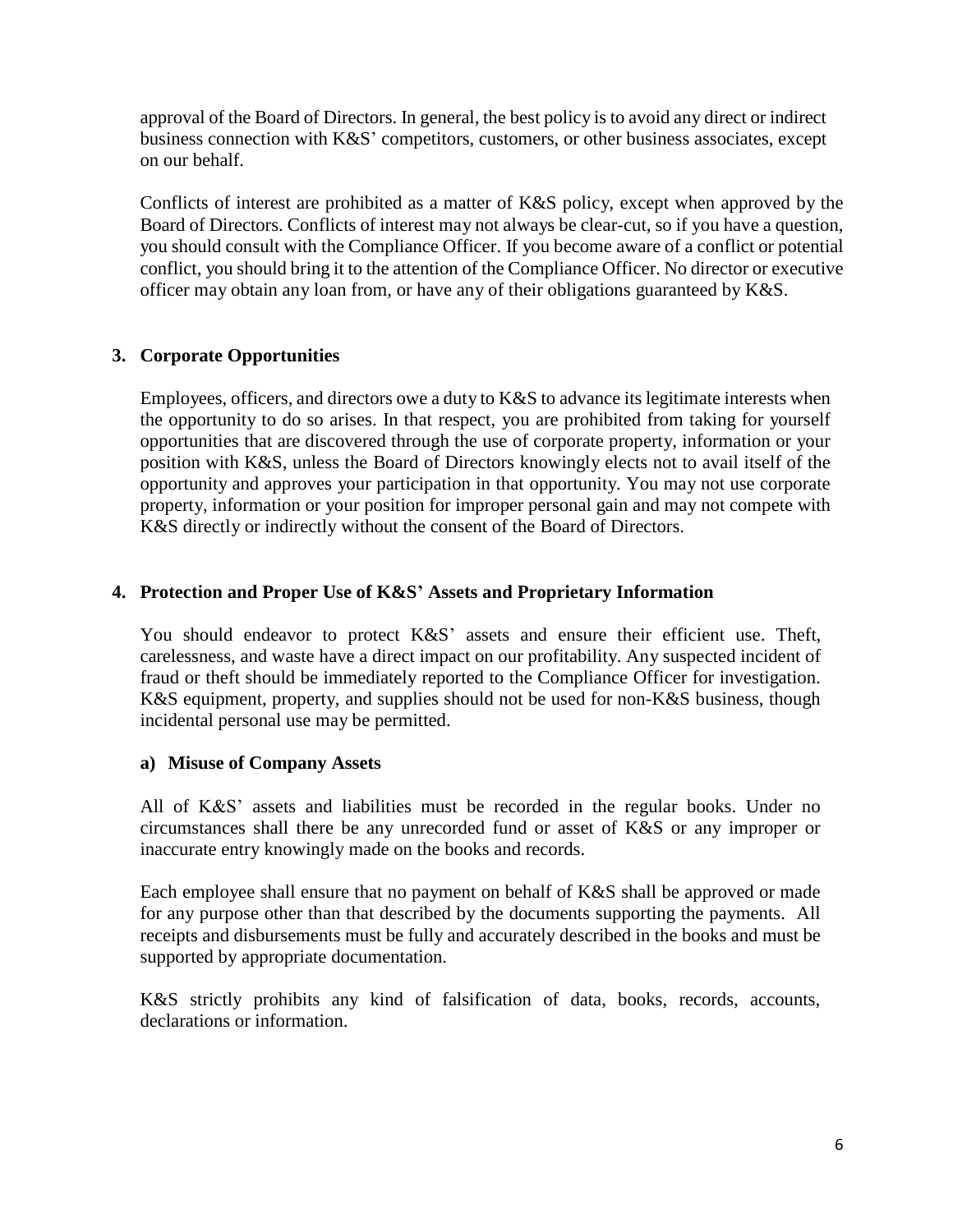### **b) Intellectual Property Rights of the Works Created During Course of Employment**

Any work created, ideas, concepts, techniques, inventions, processes, works or other intellectual property developed by an employee in the course of the employee's performance of their job responsibilities, with any of K&S' resources or related to the business of K&S shall be promptly disclosed to the supervisor of the employee. The intellectual property rights subsisting in such work or invention shall be owned by K&S (and are hereby assigned in full by the employee to K&S) and where required by K&S, all relevant employees shall execute written acknowledgement and do other such acts as may be necessary in the opinion of K&S to secure K&S' rights in such intellectual property. K&S may, at its sole discretion, waive this requirement stated hereinabove upon the written request by the employee.

### **c) Protection of K&S' Proprietary Information**

Your obligation to protect K&S' assets includes protecting and maintaining its confidential and proprietary information. Confidential and proprietary information includes all non-public information that might be of use to competitors or harmful to K&S, our customers or our suppliers if disclosed. Proprietary information includes, but is not limited to, business, marketing, legal and accounting methods, policies, plans, procedures, strategies, and techniques; information concerning earnings; research-and-development projects, plans, and results; trade secrets, know-how, technical information and intellectual property of any kind; pricing, credit, and financial information; payroll data and employees' information; and any other data or information that is not known generally by and/or readily accessible to the public. Unauthorized use or distribution of confidential and proprietary information would violate K&S policy and could also be illegal and result in civil or even criminal penalties. You must maintain and protect the confidentiality of any confidential information K&S and its customers and other business associates entrust to you, except when the Compliance Officer authorizes disclosure or when disclosure is required by law. The obligation to preserve any confidential information continues even after your employment ends.

This Code does not, in any manner, prohibit employees from discussing wages, benefits, and other terms and conditions of employment or workplace matters of mutual concern to the extent protected by applicable law. This Code also does not, in any manner, prevent employees from filing a complaint with, providing information to, or participating in an investigation conducted by any governmental or law enforcement agency to the extent such actions are protected by applicable law.

To protect K&S' confidential and proprietary information, you should follow these guidelines:

- Never disclose K&S' confidential information to anyone outside of K&S without an NDA in place that has been approved by the Legal Department (and in that case only disclose confidential information to the extent necessary to achieve the purposes of the arrangement to which the NDA relates), and use all reasonable safeguards to prevent any loss, destruction or inadvertent disclosure of the confidential information.
- Do not remove K&S confidential information from K&S premises without permission.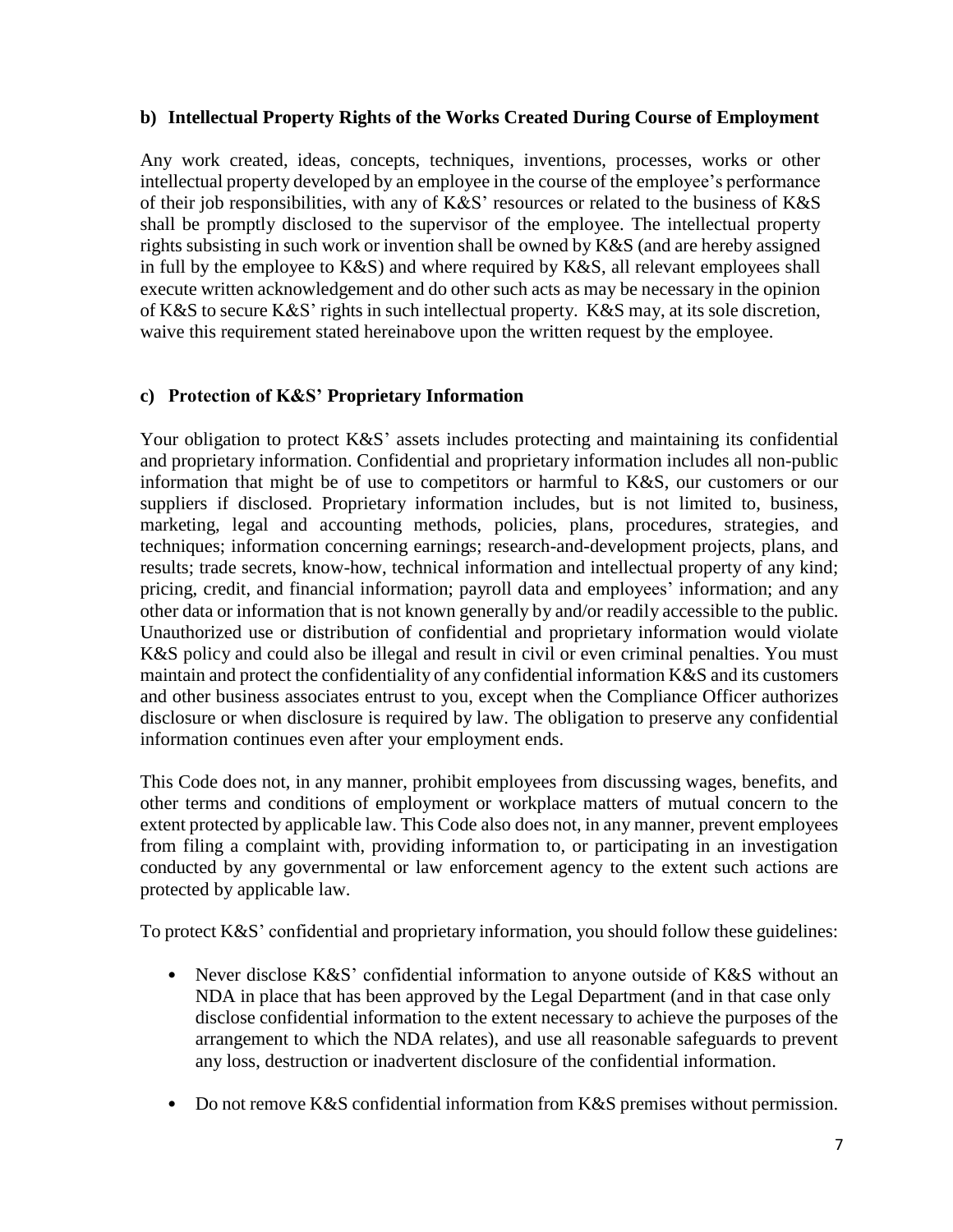- Do not send K&S confidential information to a personal email address, save it on a personal storage device, or upload it to a personal cloud storage site.
- Make sure all K&S confidential information—including e-mail—is conspicuously labeled as such.
- While traveling, keep your computer, mobile devices, briefcase and all other K&S property with you at all times.
- Do not discuss confidential information in public settings such as airports, elevators and restaurants.
- Take care when discarding K&S confidential information. Do not discard it in any place or manner where the information could be found by others.
- Share K&S' confidential information with other employees only if you have authorization and a valid business need to do so.
- If you need to send any confidential or proprietary data to an outside source, you should use all reasonable safeguards to prevent any loss, destruction or inadvertent disclosure.

Never use or disclose to anyone outside of K&S confidential information provided to us by customers, vendors or other third parties, except in strict compliance with the terms of the applicable NDA.

In accordance with the Defend Trade Secrets Act of 2016, a United States federal law, employees will not be held criminally or civilly liable under any federal or state trade secret law or under K&S' policies for the disclosure of proprietary information that: (i) is made in confidence to a federal, state, or local government official, either directly or indirectly, or to an attorney, and solely for the purpose of reporting or investigating a suspected violation of law; or (ii) is made in a complaint or other document that is filed under seal in a lawsuit or other proceeding. If an employee files a lawsuit alleging retaliation by another employee for reporting a suspected violation of law, the employee may disclose K&S' proprietary information to their attorney and use such information in court proceedings if the employee: (i) files any document containing the proprietary information under seal; and (ii) does not otherwise disclose the proprietary information, except pursuant to court order.

## **d) Compliance with all K&S' Policies**

Employees must comply with all K&S' policies, procedures, rules and regulations including without limitation, the Travel and other Expenses Reimbursement policy, Per Diem policy, Travel Advance policy, Global Non-discrimination and Harassment policy (collectively, the "Policies"). K&S may from time to time amend and update these Policies at its discretion.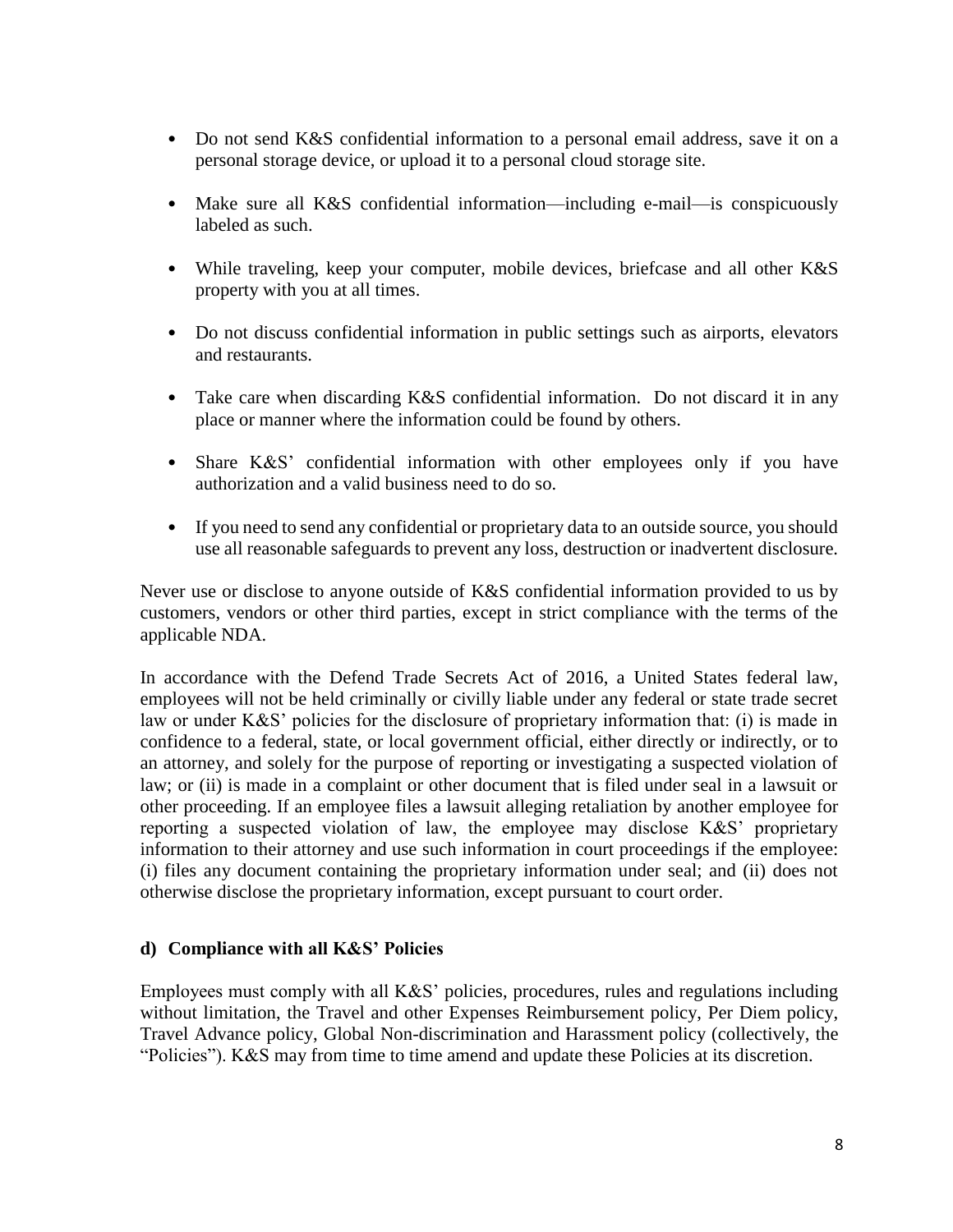#### **e) Use of Corporate Emails**

Employees should use their K&S email for work-related purposes only. Employees must not: sign up for illegal, unreliable, or suspect websites and services; send unauthorized marketing content or solicitation emails; send insulting or discriminatory messages and content; intentionally spam other people's emails, including their coworkers; or open email attachments from unknown sources, in case they contain a virus, Trojan, spyware or other malware. Employees must inform IT immediately if they see any alert that a virus or malware was detected, or if they receive any suspicious email. Before replying to outside email account, employees must validate the sender's email address even if the display name is familiar. Additional guidance on the use of corporate email is set forth in K&S' Corporate Email Policy.

### **f) Use of Social Media**

"Social media" includes any digital communication channels that allow individuals to create and share content and post comments. In personal activities on social media, employees should be polite, respectful, and remember that one's conduct may impact the way others view who we are and what we stand for as a company. Employees should ensure that any communication on social media do not disclose K&S' confidential information. Employees should be mindful of the content created, shared and posted, remembering that the Internet is a public place. Always use good judgment when engaging in social media. All use of social media on behalf of K&S must be approved by and coordinated through the corporate communications department of K&S in advance of any posting (including but not limited to, the promotion of K&S' products or to communicate K&S related news).

### **5. Competition and Fair Dealing; Gifts**

We seek to outperform our competition fairly and honestly. Stealing proprietary information, possessing trade secret information that was obtained without the owner's consent or inducing such disclosures by past or present employees of other companies is prohibited.

You should endeavor to respect the rights of, and deal fairly with, K&S' competitors, customers, suppliers, other business associates, and employees. No person should take unfair advantage of anyone through manipulation, concealment, abuse of privileged information, misrepresentation of material facts or any other intentional unfair-dealing practice.

The purpose of business entertainment and gifts in a commercial setting is to create goodwill and sound working relationships, not to gain unfair advantage with customers. You and your family members should never offer, give, provide or accept any gift or other business courtesy unless it: (1) is not a cash gift; (2) is consistent with customary business practices; (3) is not excessive or significant in value; (4) cannot be construed as a bribe or payoff; and (5) does not violate any applicable laws or regulations. Please discuss with the Compliance Officer any gifts or proposed gifts that you are not certain are appropriate.